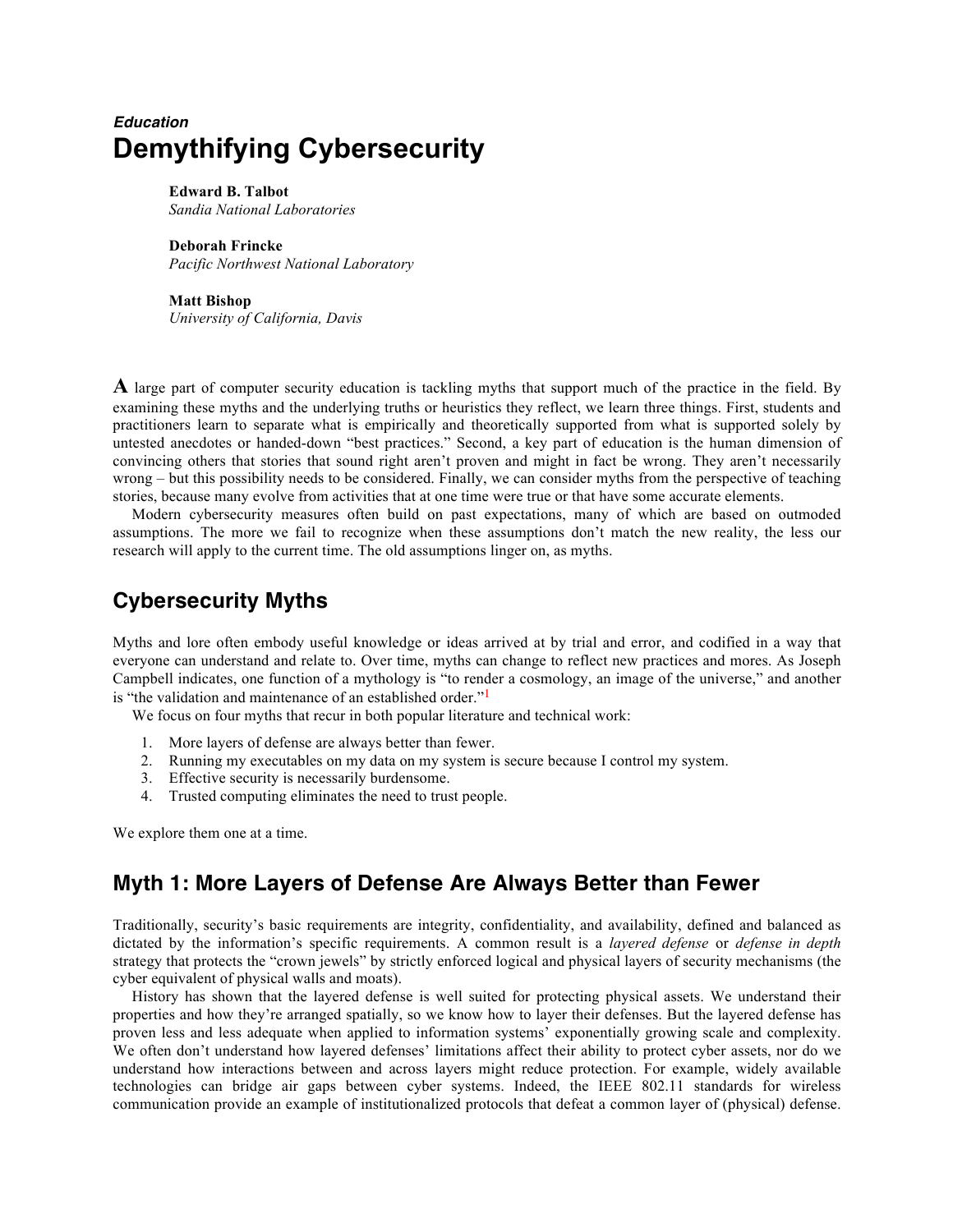This problem isn't unique to cybersecurity. Even in the natural systems, such as medicine, it has become necessary to recognize that what's apparently a solid barrier might actually be porous (for example, changing beliefs regarding skin and bacteria, for example).

The nature of the layer of defense must be related to the natures of both the threats and the object being protected—and all threats are possible. For example, consider a system to which only authorized people are to have access. One layer of defense would be to place the computer in a room with brick walls and a locked door. But this doesn't secure the system when it's configured with a wireless network card; indeed, this enables the IEEE 802.11 bridging mentioned earlier. In essence, the room has become porous; thus, the walls are no longer a good defense. This suggests that understanding how complex systems interact in the face of different actions, environments, and new technologies is key to defense.

Although there are many examples in the technical arena, sometimes students enjoy looking outside the world of computing into, for example, politics, government, or business. Consider an organization with layers of people protecting a senior manager from frivolous communications (suitably defined). The layers must allow nonfrivolous messages to reach the manager. How can the people in each layer communicate with those in adjacent layers to come to an agreement on whether a message isn't frivolous, and then pass it on to the manager? And how often does something important get left out?

# **Myth 2: Running My Executables on My Data on My System Is Secure Because I Control My System**

This myth is based on two false assumptions: you can truly control your system, and you understand precisely what security policy is implemented by the controls you select. The average person's selections won't match the expected or desired security level. Your system runs software that you've purchased, downloaded, created, or installed via an automated patching system. In the last two cases, you've used tools such as compilers and IDEs to build your software. Any of those tools can perform maliciously, without your detection.

Ken Thompson's 1984 Turing Award lecture discussed using the C compiler to insert a Trojan horse into a system.2 In 2005, Sony BMI's digital-rights-management software, installed when users play some music CDs on Windows systems,<sup>3</sup> made the system more vulnerable to attackers. As Thompson concluded, "You can't trust code that you did not totally create yourself." And we might add: you can't always trust your own code.

A system's complexity and changes in the threats that can affect that system also make control a myth. How do you determine the effects of a change to a system's configuration or to the environment, at present and into the future? Configuration is based on requirements and environment, and changes to either affect system security. Combining computers and network infrastructure complicates this problem. Anyone who has worked in an organization with large networks knows that the configuration of the networks and the systems on them often don't reflect the organization's security policy. Sometimes the organization doesn't know the network's topology and the number and type of systems connected to it!

Changes to the company's organization, such as mergers with other companies, aggravate this problem. Two banks, North and South, each have a bond department and a mergers department. The two departments in North Bank make assumptions about how each other works, and the departments in South Bank make assumptions about how each other works. As each department follows its bank's security procedures, the systems work securely together. Now North and South bank merge. The bond department from North Bank needs to work with the mergers department from South Bank-but they use different assumptions. Thus, an abuser of one system can exploit this discrepancy to compromise the now-combined computer system. Understanding the nature of how combining components, organizations, and infrastructures effects their associated security policies is an important open research problem.

In this instance, this complexity gives the attackers an advantage. It provides the essential asymmetry that Sun Tsu recommends in war: the attacker need exploit only one vulnerability.4 To be impervious, the defender must counter all vulnerabilities, known or unknown, current or that could be developed with a little ingenuity on the attacker's part. This requirement is clearly impractical.

As an example, when Microsoft developed Windows Vista, it made security the most critical attribute and emphasized that in Vista's development. The company also conducted extended beta testing. Yet within three months of release, Microsoft reported five security vulnerabilities, two of which it deemed high risk.<sup>6</sup> While there might have been more if Microsoft had not emphasized security, the net result is that the system was still vulnerable despite all the precautions that were taken.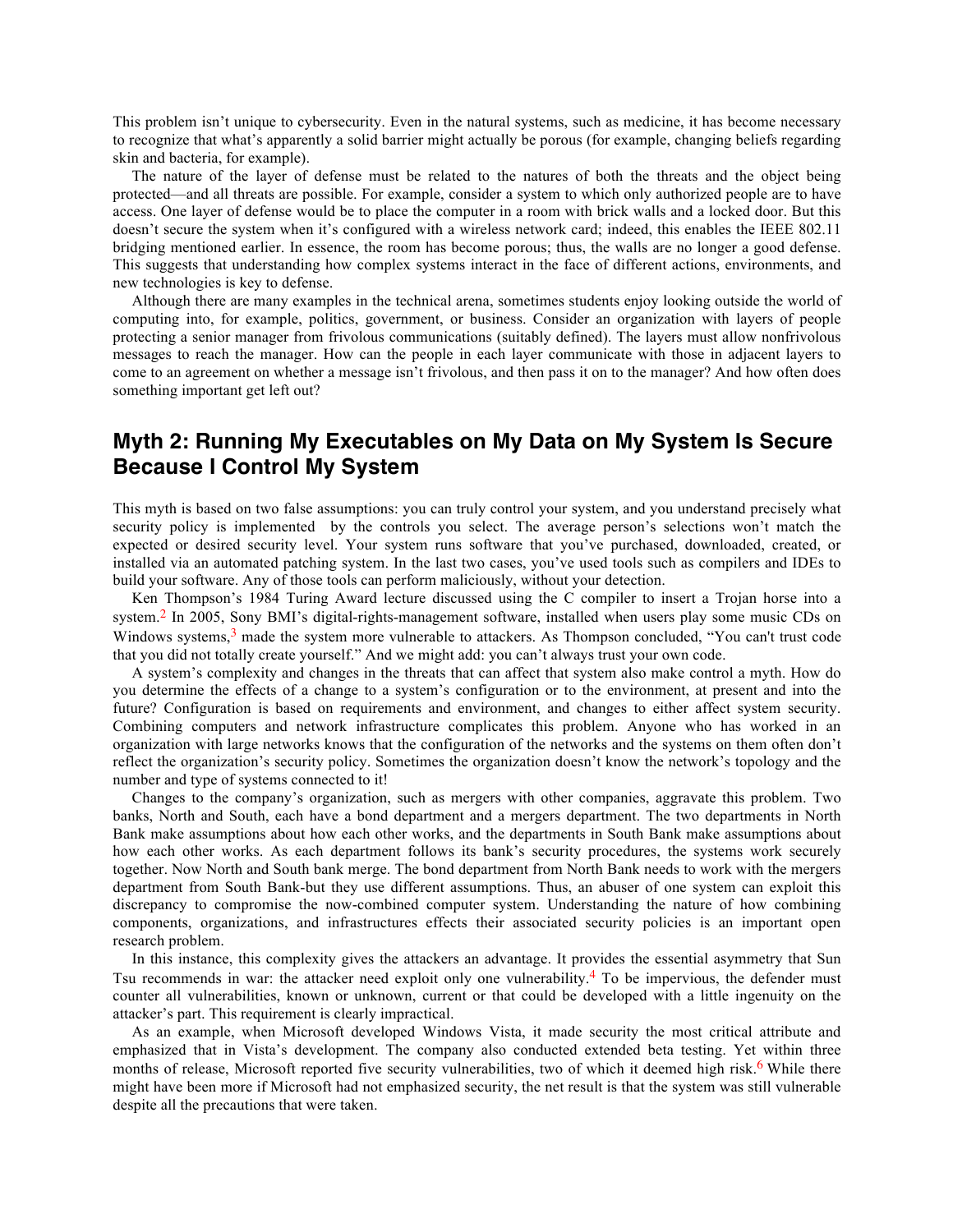Education can focus on the difficulty of assessing the actual result of combining security mechanisms. A penetration study has students analyze a system for exploitable vulnerabilities that might be used to achieve a specific, stated goal. The purpose of the exercise (as opposed to the study) is to find as many ways as possible for an attacker to achieve the goal. Phrasing this as an evaluation problem (Is the system resistant to attack, or are there enough ways to achieve the attacker's goal that the system itself is fundamentally flawed? If the latter is true, what are the flaws?) prevents the students from relying on a single exploit that works. Instead, they must study the system to fully answer the question. This shows students that, even though they might control their system, aspects of their environment might weaken system security even if their control is perfect. Another good approach might be to show how adding a layer actually provides an intruder an alternate route into a system—as in, for instance, an IDS system that contains a vulnerable system-level password enabling external system "maintenance."

### **Myth 3: Effective Security Is Burdensome Security**

This myth holds that a system with visible, elaborately applied security measures that make using it difficult will more likely be secure than one without such "protection." Perhaps this myth's root lies in a human wish for symbols and visible protections: users, administrators, and other stakeholders sometimes feel that the system becomes secure when they are "doing something." They may feel that, as with physical barriers, if something is hard to surmount it must have a protective quality. But measures that are transparent, easy, or even fun may sometimes be far more effective than measures that require significant training, are hard to learn, or reduce productivity. The question is whether the security mechanisms actually will provide useful security enhancements or just appear to do so. But how do you tell whether a system is safer or more secure?

Without deliberately identifying some form of "security metric," security mechanisms become little more than theater driven by tradition, personality, economic pressures, or the need to "do something right away to FIX this problem!". Perhaps the biggest challenge with security theater is that the practitioners themselves often believe that the measures that they are taking are effective.

For example, Kerberos authentication is vulnerable to brute force password searches [7]. Institutions using Kerberos have attempted to address this vulnerability by constraining acceptable passwords, requiring them to be more complex; incorporating capital letters and special characters, etc. While such constraints make it less likely for an adversary to stumble upon a password using a dictionary attack, the result is that the search space for an exhaustive attack is actually reduced because these constraints exclude many otherwise acceptable passwords from the search space. This problem is exacerbated by the fact that computers capable of performing such an exhaustive attack are becoming faster and cheaper.

Consider also three-factor authentication, which involves more "visible protection" than single- or two-factor authentication. Does three-factor authentication really prevent more masqueraders from accessing the system than two-factor, or even one-factor, authentication? Does adding more factors improve security? Intuitively, at some point the inconvenience—the difficulty—of using multiple factors will make adding more infeasible. Where's the tipping point? Intuition is notoriously fallible.

All too often security means adding measure upon measure – without thinking things through. Signs of this are abundant. For instance, consider the shopping clerk who notices that a credit card does not have a signature on the back, and who then requires the customer to sign it on the back, then sign the credit card slip – and then compares the two. Is the signature comparison really helping?

Because our field is still learning how to compare the relative security of two approaches, teaching students to quantify security is no easy task. One way to enable understanding is to teach students to ask questions—such as "What data supports this?" "What is the reason you want to employ the mechanism, and how will you know if the mechanism's inclusion supports your purpose?" —and design experiments to test how people interact with security mechanisms. They'll learn how to conduct scientific experiments, interpret the data gathered, and produce results that others can reproduce. All these are critical to validating hypotheses, and intuition (and folklore) leads to hypotheses that can be validated.

# **Myth 4: Trusted Computing Eliminates the Need to Trust People**

"If only we had no users, the system would be secure." This is the sometimes not-so-humorous plaint of the system administrator. The heart of this myth is confusion over the meaning of trust. In its usual sense, trust is a social construct that has rich overtones of ethics, morality, and religion. But computers have no moral sense and rely only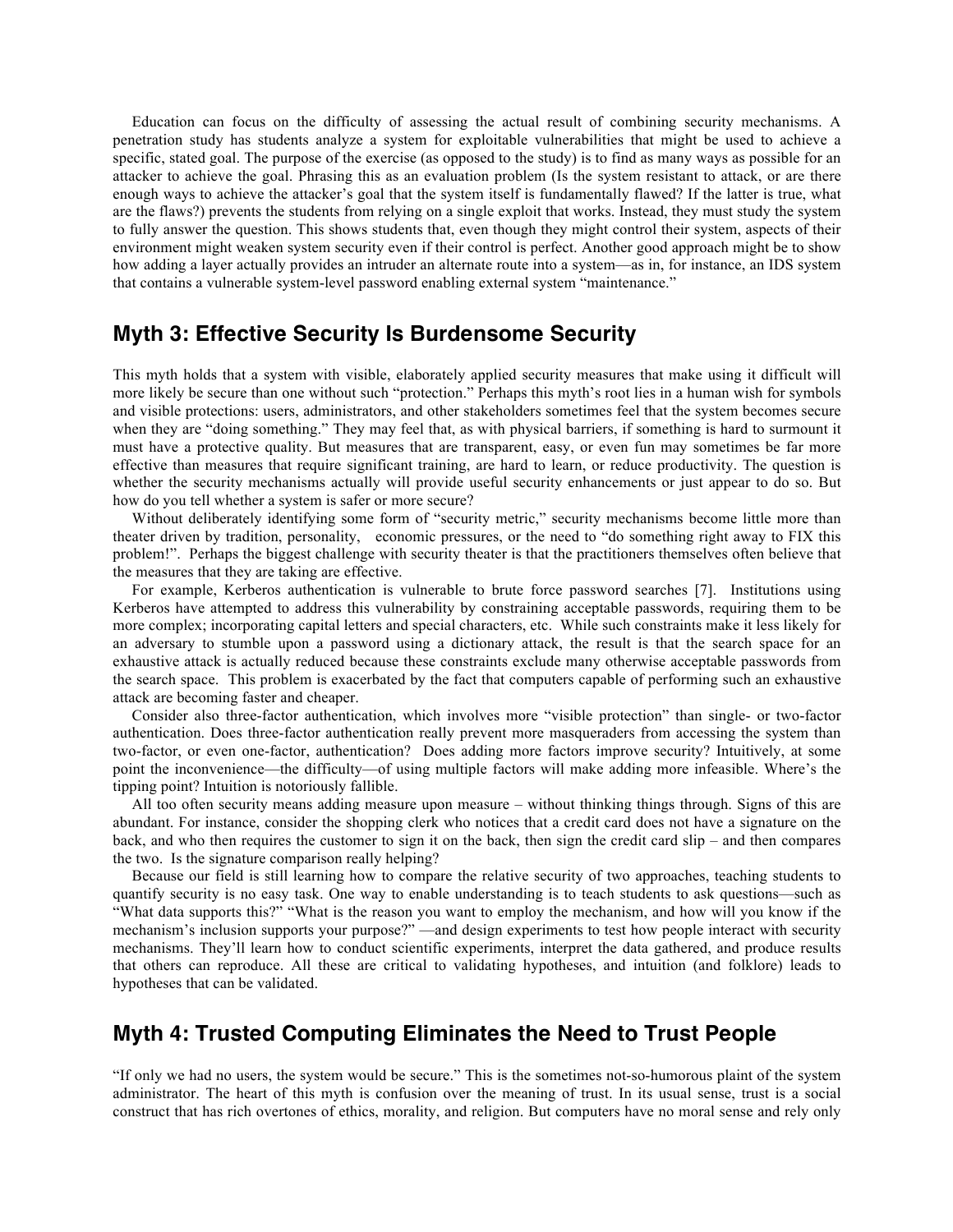on computations. A computer simply follows instructions. So, the word "trust" applied to a computer is, in reality, trust in its designers, creators, and use it. Actually, the computer is a slave to the skill, experience, and morality of the last person who got to it. If that person (and each one before) isn't trustworthy, neither is the computer.

Trust also is used in a technical sense to mean that some evidence leads you to believe that the system will meet a set of requirements. This evidence typically takes the form of analyses or mathematical proofs, all of which themselves rely on assumptions. Some of these assumptions involve people.

Two examples demonstrate this. The first springs from an examination of the methods and tools used to derive the evidence. Because people derive the evidence, the skill and understanding of these people is an important component of that evidence. Equally important are the skill and understanding of the people who developed the tools (such as theorem provers) and who validate the tools and the evidence.

The second example is operational. Suppose we have a trusted system that meets its intended set of requirements. As part of its operation, it allows only authorized users access to a set of files containing proprietary data. Who determines authorization? If Peter is authorized to access the files, and he gives his authentication credentials to Paul (or accesses the system and then lets Paul use his granted access), can the system distinguish between Peter and Paul? Currently, systems can't, so we trust users not to allow others access by sharing their credentials or relinquishing their sessions. Such environmental assumptions ought to be stated explicitly during development of the system's security requirements.

When a class discusses trusted computing, students often enjoy identifying failure points—points where the system itself trusts external information or fails to revalidate data. However, they often overlook the "people" points. Leading them to see those points emphasizes how important people are to computer security—and what happens when you overlook their role in systems.

As knowledge accumulates, we can move from myth and folklore to a more rigorous basis, in which we formalize the approach by making hypotheses and experimentally validating them. In short, we can replace myths and folklore with critical thinking and science.

The myths we've described deal with matters that can be quantified and examined critically. By teaching students to do so, we can improve the state of computer security and the quality of the education that practitioners, and indeed all students, of the topic receive.

#### **References**

- 1. J. Campbell, *The Masks of God, Vol. 4: Creative Mythology*, Penguin Books, 1991.
- 2. K. Thompson, "Reflections on Trusting Trust," *Comm. ACM*, vol. 27, no. 8, 1984, pp. 761–763.
- 3. M. Bishop and D.A. Frincke, "Who Owns Your Computer?" *IEEE Security and Privacy*, vol. 4, no. 2, 2006, pp. 61–63.
- 4. Sun Tsu, *The Art of War*, Delta Publishing, 1989.
- 5. M. Balmer, "When seekdir() Won't Seek to the Right Position," 3 May 2008; www.vnode.ch/fixing\_seekdir.
- 6. R. Naraine, "90-Day Report Card: Windows Vista Fared Better than Competitors," ZDnet, 22 Mar. 2007; <http://blogs.zdnet.com/security/?p=135>.
- 7. T. Wu, "A Real-World Analysis of Kerberos Password Security," *Proceedings of the 1999 Symposium on Network and Distributed System Security* (Feb. 1999).
- *Edward B. Talbot manages the Computer and Network Security Department at Sandia National Laboratories, California. Contact him at ebtalbo@sandia.gov.*
- *Deborah Frincke is Cyber Security Chief Scientist at the Pacific Northwest National Laboratory. Contact her at deborah.frincke@pnl.gov.*
- *Matt Bishop is a professor in the Department of Computer Science at the University of California, Davis. Contact him at bishop@cs.ucdavis.edu.*

### *This article looks at four cybersecurity myths that recur in both popular literature*